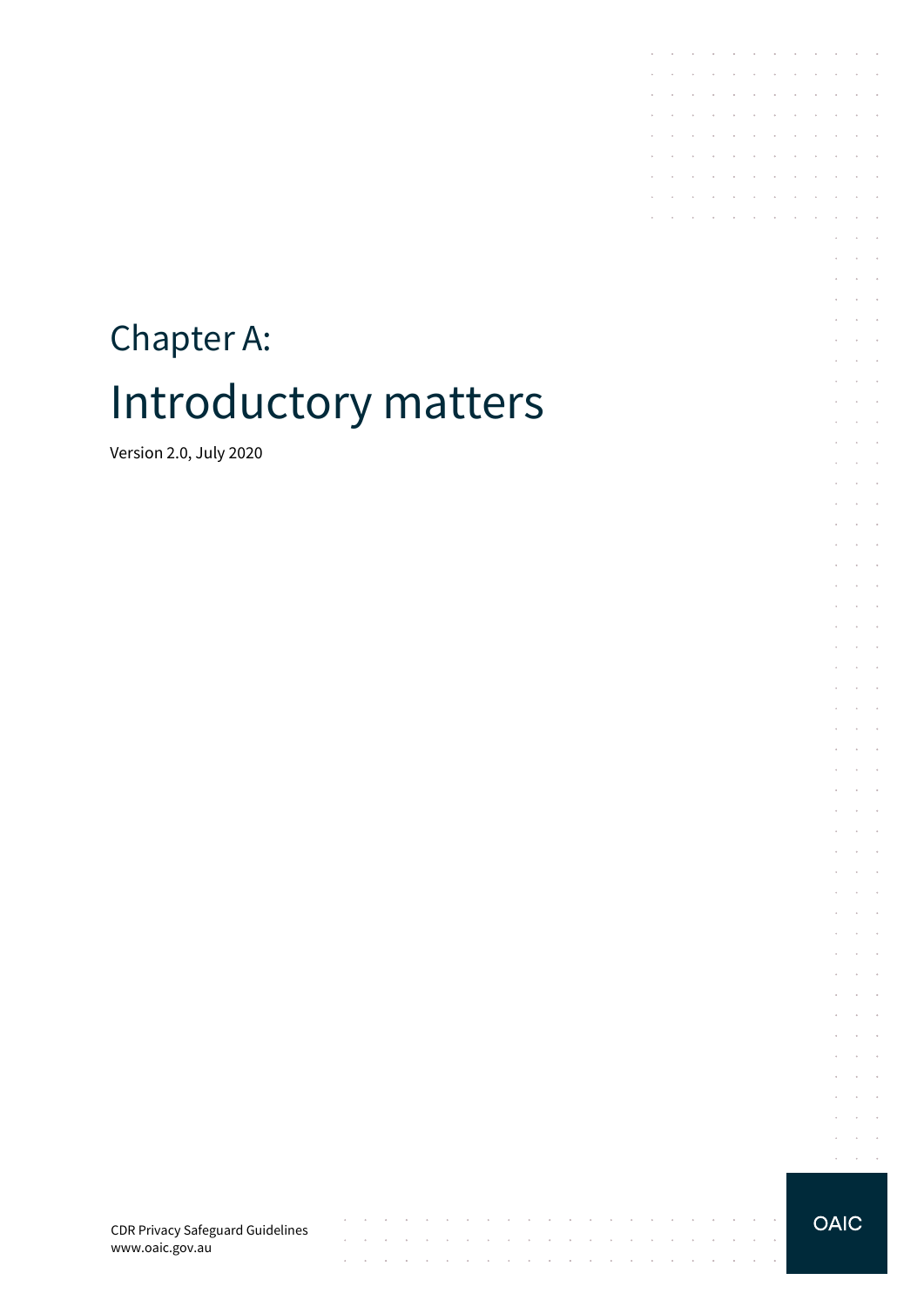### **Contents**

| <b>Purpose</b>                                                           | 3 |
|--------------------------------------------------------------------------|---|
| About the consumer data right                                            |   |
| About the privacy safeguards                                             | 4 |
| Who must comply with the privacy safeguards?                             | 5 |
| Which privacy protections apply in the CDR context?                      | 6 |
| Do the privacy safeguards apply instead of the Privacy Act and the APPs? |   |
| Accredited persons and accredited data recipients                        | 7 |
| Data holders                                                             | 8 |
| Designated gateways                                                      | 8 |
| What happens if an entity breaches the privacy safeguards?               |   |
| Where do I get more information?                                         |   |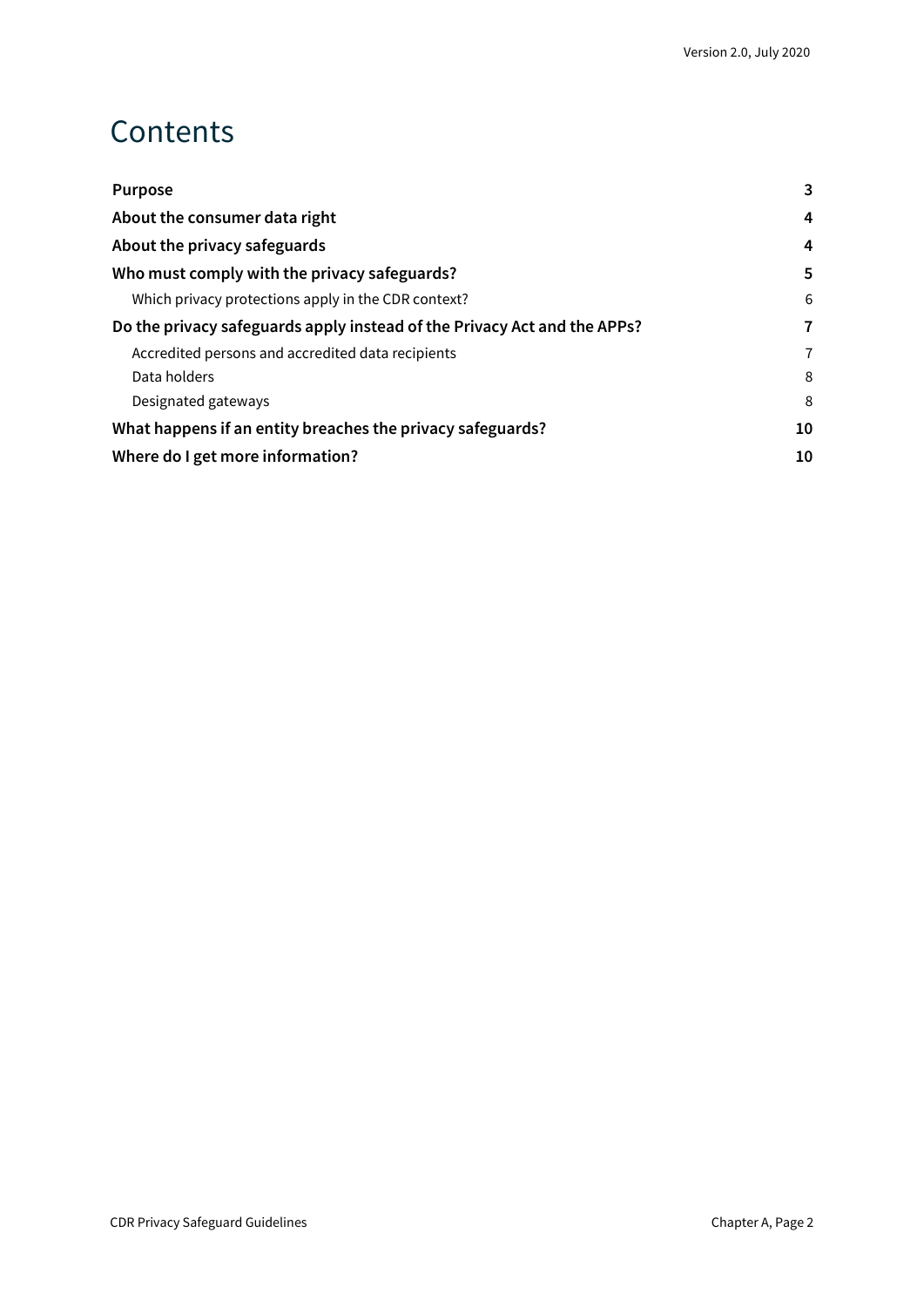#### <span id="page-2-0"></span>**Purpose**

- The Australian Information Commissioner issues these Privacy Safeguard guidelines under s 56EQ(1)(a) of the *Competition and Consumer Act 2010* (Competition and Consumer Act). These guidelines are not a legislative instrument.<sup>[1](#page-2-1)</sup>
- The Privacy Safeguard guidelines are made in order to guide entities on avoiding acts or  $A.2$ practices that may breach the privacy safeguards, which are set out in Division 5 of Part IVD of the Competition and Consumer Act.
- A.3 Part IVD of the Competition and Consumer Act is the legislative base for the consumer data right (CDR) regime.
- $A.4$ The Privacy Safeguard guidelines outline:
	- the mandatory requirements in the privacy safeguards and related consumer data rules (CDR Rules) — generally indicated by 'must' or 'is required to'
	- the Information Commissioner's interpretation of the privacy safeguards and CDR Rules — generally indicated by 'should'
	- examples that explain how the privacy safeguards and CDR Rules may apply to particular circumstances. Any examples given are not intended to be prescriptive or exhaustive of how an entity may comply with the mandatory requirements in the privacy safeguards; the particular circumstances of an entity will also be relevant, and
	- good privacy practice to supplement minimum compliance with the mandatory requirements in the privacy safeguards and CDR Rules — generally indicated by 'could'.
- $A.5$ The Privacy Safeguard guidelines are not legally binding and do not constitute legal advice about how an entity should comply with the privacy safeguards and CDR Rules. An entity may wish to seek independent legal advice where appropriate.
- In developing the Privacy Safeguard guidelines, the Information Commissioner has had  $A.6$ regard to the objects of Part IVD of the Competition and Consumer Act, stated in s 56AA of the Competition and Consumer Act:
	- to enable consumers in certain sectors of the Australian economy to require information relating to themselves in those sectors to be disclosed safely, efficiently and conveniently:
		- o to themselves for use as they see fit, or
		- o to accredited persons for use subject to privacy safeguards.
	- to enable any person to efficiently and conveniently access information in those sectors that is about goods (such as products) or services and does not relate to any identifiable, or reasonably identifiable, consumers, and
	- to create more choice and competition, or to otherwise promote the public interest.

<span id="page-2-1"></span><sup>&</sup>lt;sup>1</sup> Section 56EO(5) of the Competition and Consumer Act.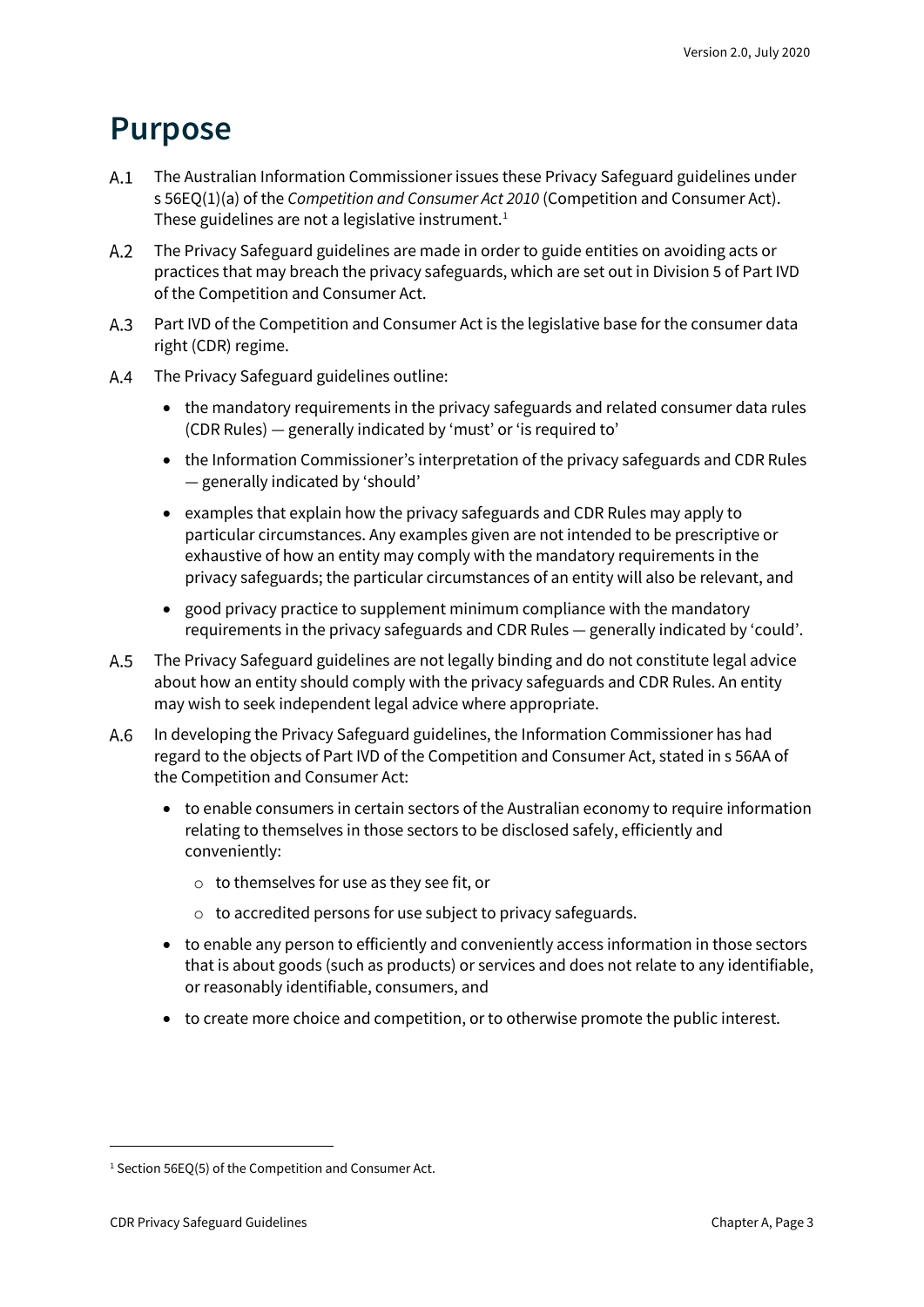### <span id="page-3-0"></span>**About the consumer data right**

- $A.7$ The CDR aims to provide greater choice and control for Australians over how their data is used and disclosed. It allows consumers to access particular data in a usable form and to direct a business to securely transfer that data to an accredited person.
- Individual consumers and small, medium and large business consumers will all be able to  $A.8$ exercise the CDR in relation to data that is covered by the CDR regime.
- A.9 The CDR will be rolled out in stages starting with the banking sector (known as 'Open Banking'). Next, CDR will be implemented in the energy and telecommunication sectors. It will then be introduced sector by sector across the broader economy.

## <span id="page-3-1"></span>**About the privacy safeguards**

- A.10 The privacy safeguards are legally binding statutory provisions, which ensure the security and integrity of the CDR regime. The specific requirements for certain privacy safeguards are set out in the CDR Rules.
- A.11 The privacy safeguards set out standards, rights and obligations in relation to collecting, using, disclosing and correcting CDR data for which there are one or more consumers:
	- Privacy Safeguard 1: Open and transparent management of CDR data
	- Privacy Safeguard 2: Anonymity and pseudonymity
	- Privacy Safeguard 3: Seeking to collect CDR data from CDR participants
	- Privacy Safeguard 4: Dealing with unsolicited CDR data from CDR participants
	- Privacy Safeguard 5: Notifying of the collection of CDR data
	- Privacy Safeguard 6: Use or disclosure of CDR data by accredited data recipients or designated gateways
	- Privacy Safeguard 7: Use or disclosure of CDR data for direct marketing by accredited data recipients or designated gateways
	- Privacy Safeguard 8: Overseas disclosure of CDR data by accredited data recipients
	- Privacy Safeguard 9: Adoption or disclosure of government related identifiers by accredited data recipients
	- Privacy Safeguard 10: Notifying of the disclosure of CDR data
	- Privacy Safeguard 11: Quality of CDR data
	- Privacy Safeguard 12: Security of CDR data, and destruction or de-identification of redundant CDR data
	- Privacy Safeguard 13: Correction of CDR data
- A.1[2](#page-3-2) The privacy safeguards only apply to CDR data for which there are one or more consumers.<sup>2</sup> This means that if there is no person that is identifiable or reasonably identifiable from the

<span id="page-3-2"></span><sup>2</sup> Section 56EB(1) of the Competition and Consumer Act.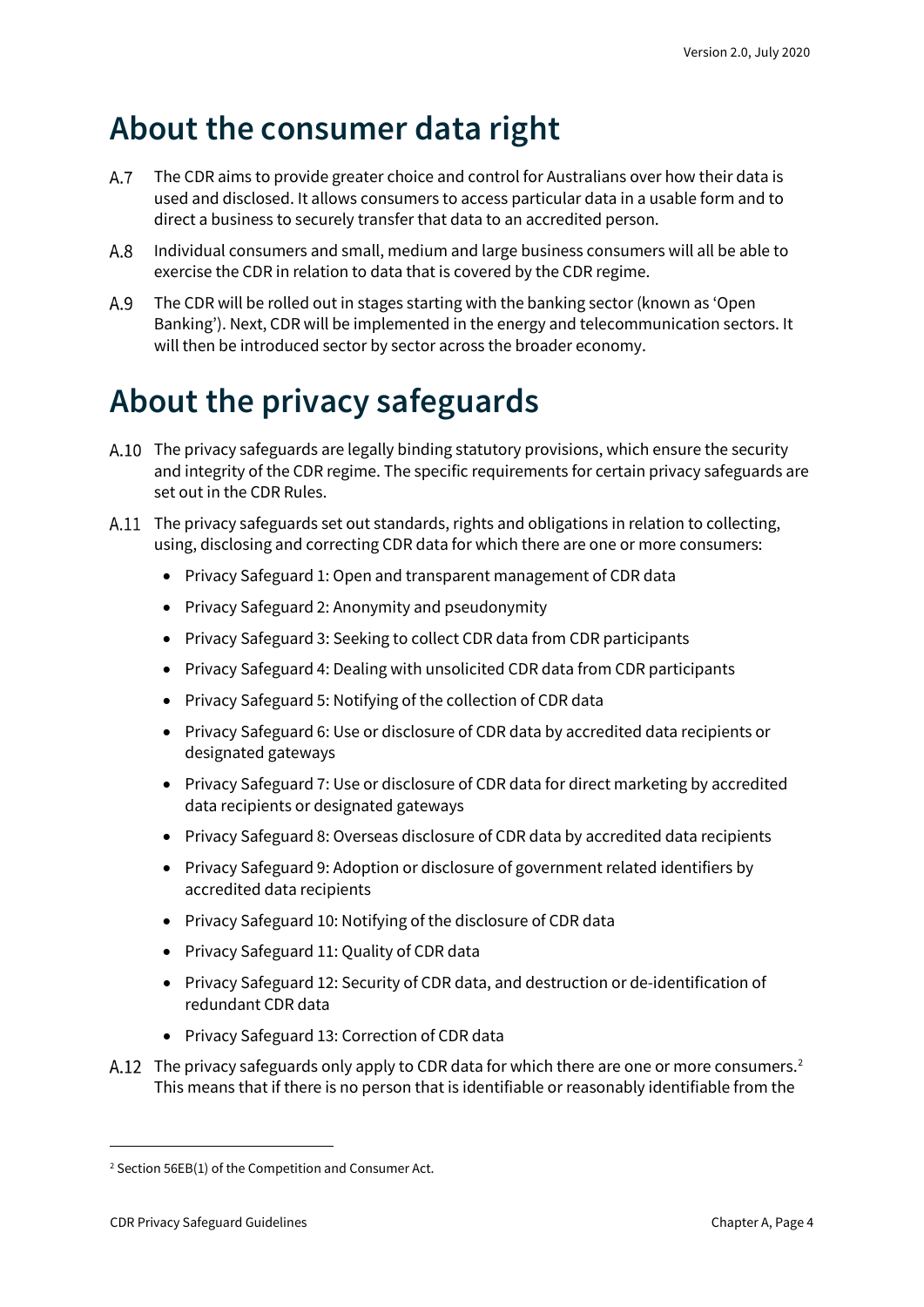CDR data, $3$  because, for instance, it is product data for which there is no consumer, the privacy safeguards do not apply.

- A.13 The privacy safeguards are structured to reflect the CDR data lifecycle. They are grouped into five subdivisions within Division 5 of Part IVD of the Competition and Consumer Act:
	- Subdivision B Consideration of CDR data privacy (Privacy Safeguards 1 and 2)
	- Subdivision C Collecting CDR data (Privacy Safeguards 3, 4 and 5)
	- Subdivision D Dealing with CDR data (Privacy Safeguards 6, 7, 8, 9 and 10)
	- Subdivision E Integrity of CDR data (Privacy Safeguards 11 and 12)
	- Subdivision F Correction of CDR data (Privacy Safeguard 13)
- A.14 The requirements in each of these privacy safeguards interact with and complement each other.

#### **How to use these guidelines**

- The structure of the Privacy Safeguard guidelines reflects the structure of the privacy safeguards: Privacy Safeguards 1 to 13 are each dealt with in separate chapters.
- A.16 The number of the chapter corresponds to the number of the privacy safeguard.
- Chapter B contains guidance on general matters, including an explanation of key concepts that are used throughout the privacy safeguards and the Privacy Safeguard guidelines.
- A.18 Chapter C contains guidance on consent, which is the primary basis for collecting and using CDR data under the CDR regime.
- A.19 These guidelines should be read together with the full text of Division 5 of Part IVD of the Competition and Consumer Act and the CDR Rules.

#### <span id="page-4-0"></span>**Who must comply with the privacy safeguards?**

- A.20 The privacy safeguards apply to entities who are authorised or required under the CDR regime to collect, use or disclose CDR data for which there is at least one consumer. This includes:
	- **accredited persons:** persons who have been granted accreditation by the Australian Competition and Consumer Commission to receive data through the CDR regime<sup>[4](#page-4-2)</sup>
	- **accredited data recipients:** accredited persons who have collected the CDR data from a data holder or another accredited data recipient<sup>[5](#page-4-3)</sup>
	- data holders: the holders of the original data that the transfer of data applies to, <sup>[6](#page-4-4)</sup> and

<span id="page-4-1"></span> $3$  Section 56AI(3)(c) of the Competition and Consumer Act.

<span id="page-4-2"></span><sup>4</sup> For specific requirements, see section 56CA of the Competition and Consumer Act.

<span id="page-4-3"></span><sup>5</sup> For specific requirements, see s 56AK of the Competition and Consumer Act.

<span id="page-4-4"></span><sup>6</sup> For specific requirements, see s 56AJ of the Competition and Consumer Act.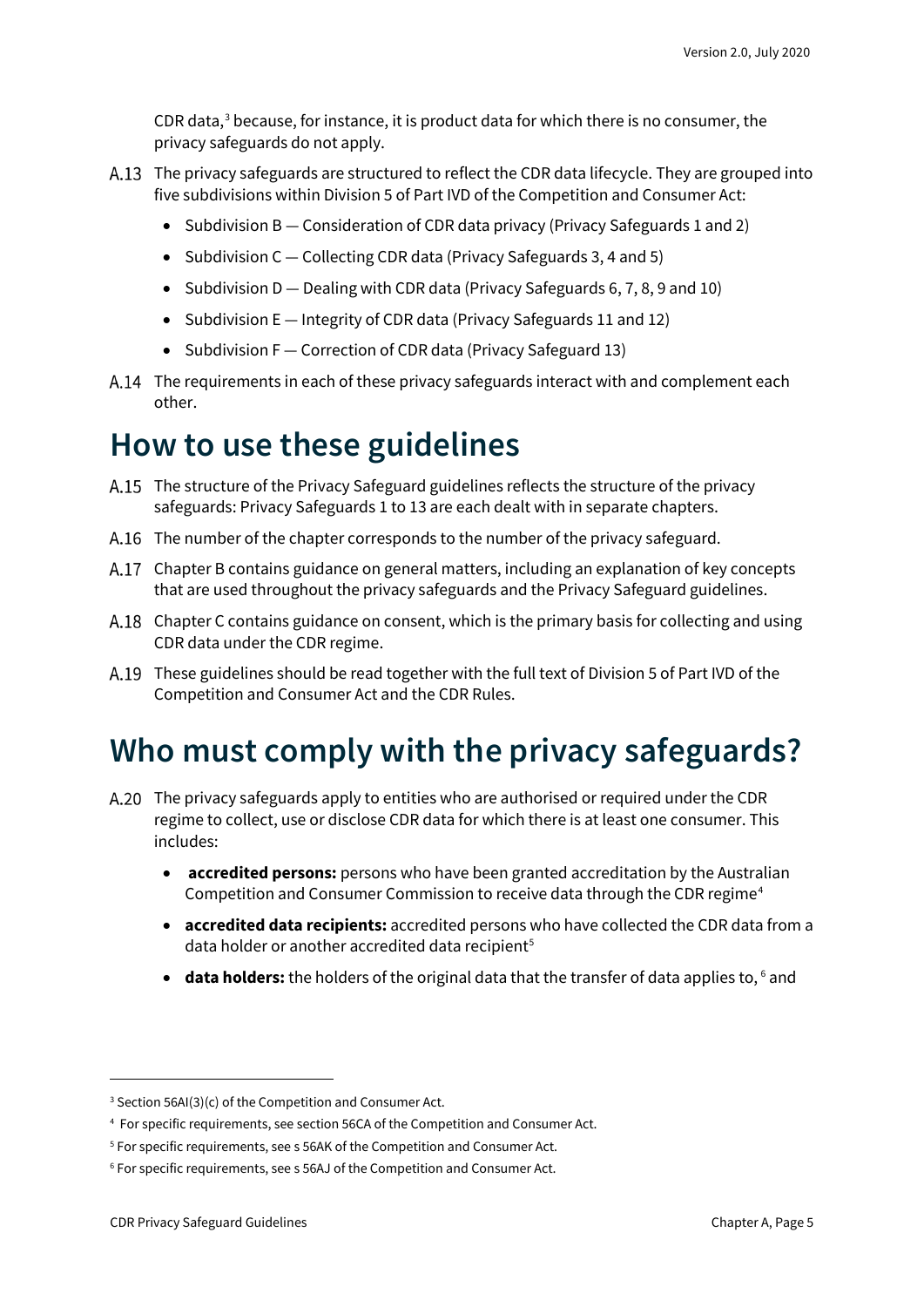- **designated gateways:** entities designated by the Minister as responsible for facilitating the transfer of information between data holders and accredited persons. [7](#page-5-1)
- Each of these types of entities are defined in the Competition and Consumer Act and discussed further in [Chapter B \(Key concepts\).](https://www.oaic.gov.au/consumer-data-right/cdr-privacy-safeguard-guidelines/chapter-b-key-concepts)
- Each privacy safeguard chapter specifies the type of entity to which it applies.
- A.23 The privacy safeguards extend to acts, omissions, matters and things outside Australia.<sup>8</sup>
- A.24 In respect of CDR data held within Australia, the privacy safeguards apply to all persons, including foreign persons.<sup>[9](#page-5-3)</sup>
- A.25 In respect of an act or omission relating to CDR data held outside Australia, the privacy safeguards only apply if the act or omission: $10$ 
	- is done by or on behalf of an Australian person
	- occurs wholly or partly in Australia, or wholly or partly on board an Australian aircraft or an Australian ship, or
	- occurs wholly outside Australia, and an Australian person suffers, or is likely to suffer, financial or other disadvantage as a result of the act or omission.

#### <span id="page-5-0"></span>**Which privacy protections apply in the CDR context?**

| <b>CDR</b> entity                   | Privacy safeguards that apply to CDR data <sup>11</sup> | APPs that apply to CDR data                                                                                                                                                              |
|-------------------------------------|---------------------------------------------------------|------------------------------------------------------------------------------------------------------------------------------------------------------------------------------------------|
| Accredited<br>person                | Privacy safeguards $1,$ <sup>12</sup> 3 and 4           | APPs 1, 2, 3 and 4 <sup>13</sup>                                                                                                                                                         |
| <b>Accredited</b><br>data recipient | Privacy safeguards 1, 2 and 5-13                        | None, however APP 1 will continue<br>to apply generally as the entity will<br>be an accredited person                                                                                    |
| Data holder                         | Privacy safeguards 1, 10, 11 and 13                     | All APPs $(1-13)$<br>APPs 10 and 13 are replaced by<br>Privacy Safeguards 11 and 13 once<br>the data holder is required or<br>authorised to disclose the CDR<br>data under the CDR Rules |
| <b>Designated</b><br>gateway        | Privacy safeguards 1, 6, 7 and 12                       | APPs 1-5, 8-10 and 12-13                                                                                                                                                                 |

<span id="page-5-1"></span> $7$  For specific requirements, see s 56AL(2) of the Competition and Consumer Act.

<span id="page-5-2"></span><sup>8</sup> Section 56AO(1) of the Competition and Consumer Act.

<span id="page-5-3"></span><sup>&</sup>lt;sup>9</sup> Section 56AO(2) of the Competition and Consumer Act.

<span id="page-5-4"></span><sup>10</sup> Section 56AO(3) of the Competition and Consumer Act.

<span id="page-5-5"></span><sup>&</sup>lt;sup>11</sup> Note the Privacy Safeguards and/or APPs apply only to CDR data that is also personal information (i.e. not CDR data that is about businesses or corporations).

<span id="page-5-6"></span><sup>&</sup>lt;sup>12</sup> Privacy Safeguard 1 applies to an accredited person who is an accredited data recipient of any CDR data.

<span id="page-5-7"></span><sup>&</sup>lt;sup>13</sup> The remaining APPs will not apply to an accredited person in respect of CDR data that is personal information because the accredited person will become an accredited data recipient of the CDR data when it is collected under the CDR Rules.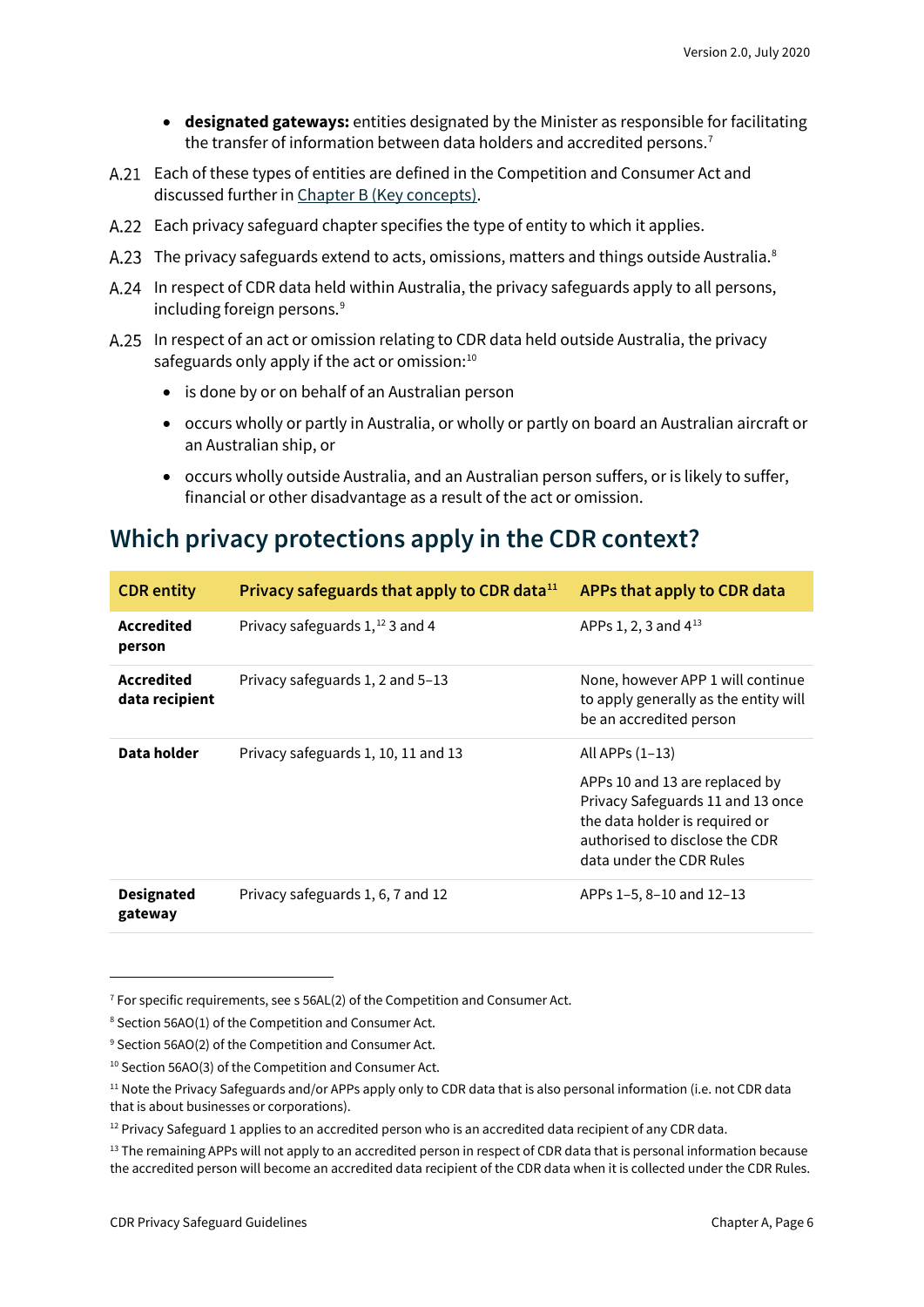**Note:** *The privacy safeguards and/or APPs apply only to CDR data that is also personal information (i.e. not CDR data that is about businesses or corporations).*

### <span id="page-6-0"></span>**Do the privacy safeguards apply instead of the Privacy Act and the APPs?**

- Section 56EC(4) of the Competition and Consumer Act sets out when a privacy safeguard applies instead of an APP. However, as set out in the above table, some APPs and privacy safeguards apply concurrently, to ensure there are no gaps in the protection of the data. $^{14}$  $^{14}$  $^{14}$
- The privacy safeguards apply only to CDR data for which there is one or more CDR consumers. [15](#page-6-3) A CDR consumer is an identifiable or reasonably identifiable person to whom the CDR data relates, because of the supply of a good or service to the person (or an associate of the person).<sup>[16](#page-6-4)</sup> As such, CDR data protected by the privacy safeguards will contain information about an identified or reasonably identifiable individual, and will therefore also be 'personal information' under the Privacy Act.
- A.28 To work out when the privacy safeguards apply, an entity needs to consider what capacity they are acting in – as a data holder, accredited person/accredited data recipient, or designated gateway.
- A.29 In each chapter in these guidelines, the interaction between the privacy safeguard and corresponding APP is discussed.
- A.30 See also the flow chart below which demonstrates the privacy protections that apply at various stages of the information flow.

#### <span id="page-6-1"></span>**Accredited persons and accredited data recipients**

- A.31 All accredited persons are subject to the Privacy Act and the APPs.<sup>[17](#page-6-5)</sup>
- For example, an accredited person must also comply with Privacy Safeguard 1 if they have received any CDR data through the CDR regime. Privacy Safeguard 1 will apply concurrently with APP 1. Together, APP 1 and Privacy Safeguard 1 require entities to put ongoing governance measures in place and have a compliant privacy policy and CDR policy in place to ensure the open and transparent management of personal information and CDR data (respectively). The obligations in APP 1 will not be satisfied if only Privacy Safeguard 1 is complied with, as Privacy Safeguard 1 applies only to the management of CDR data (not other personal information). In addition, these principles require entities to ensure compliance with the particularities of all other APPs and the Privacy Safeguards respectively.

<span id="page-6-2"></span><sup>&</sup>lt;sup>14</sup> See, for example, Note 1 to section 56EC(5) of the Competition and Consumer Act. APP 1 and Privacy Safeguard 1, for example, apply in parallel given that they are general data obligations which may need to apply to regulated entities at all times.

<span id="page-6-3"></span><sup>15</sup> Section 56EB(1) of the Competition and Consumer Act.

<span id="page-6-4"></span><sup>&</sup>lt;sup>16</sup> A CDR consumer can be an individual, a company, or a business enterprise. Se[e Chapter B \(Key concepts\)](https://www.oaic.gov.au/consumer-data-right/cdr-privacy-safeguard-guidelines/chapter-b-key-concepts/#consumer-cdr-consumer-or-eligible-cdr-consumer) of the CDR Privacy Safeguard Guidelines for further information.

<span id="page-6-5"></span><sup>&</sup>lt;sup>17</sup> Section 6E(1D) of the Privacy Act.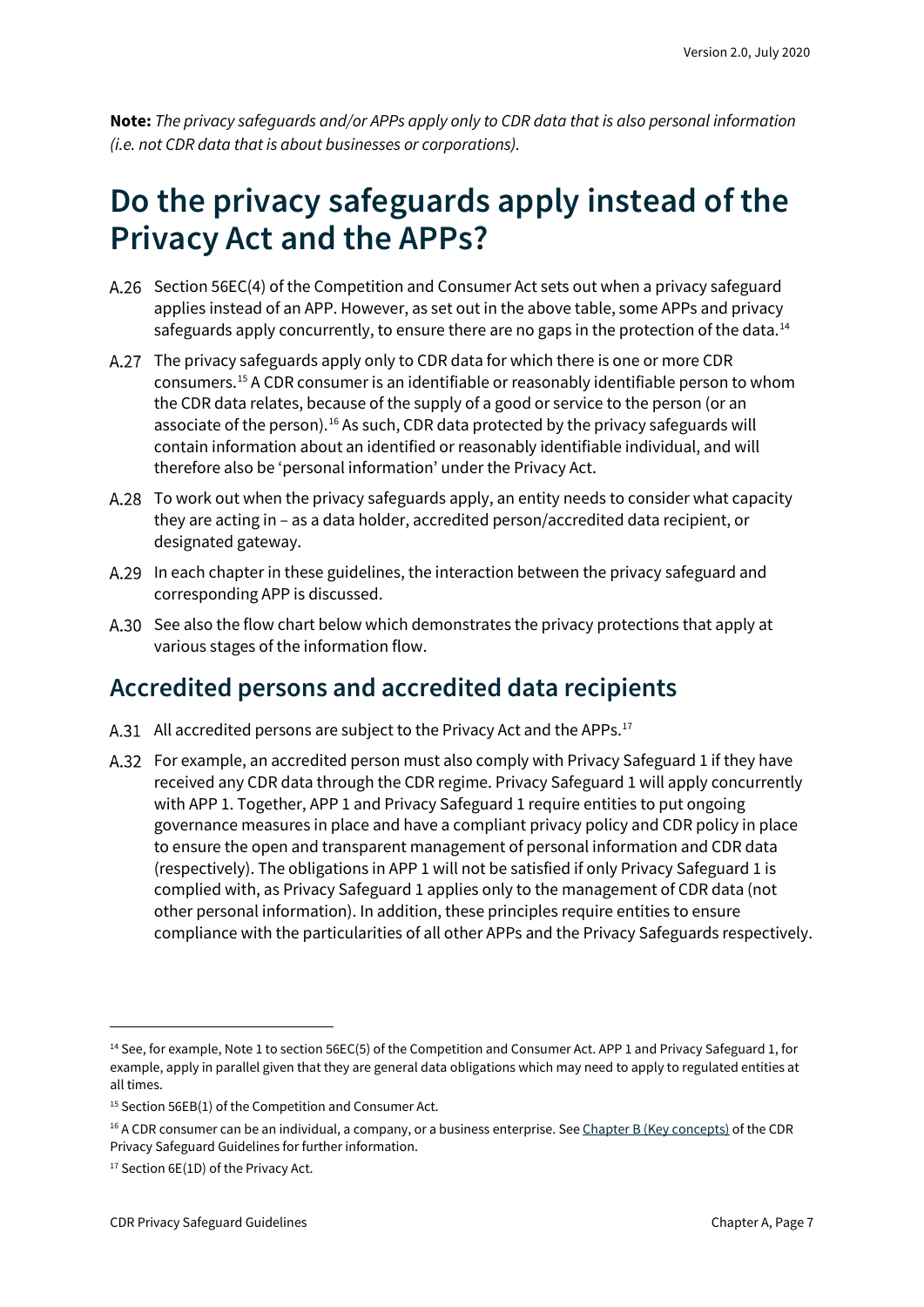- A.33 When an accredited person receives CDR data through the CDR regime they become an accredited data recipient for that data, and then the applicable privacy safeguards will apply to that CDR data instead of the APPs.
- This means that Privacy Safeguards 2, 5, 6, 7, 8, 9, 11, 12 and 13 generally apply to that data instead of the corresponding APP (2, 5, 6, 7, 8, 9, 10, 11 and 13).

#### <span id="page-7-0"></span>**Data holders**

- For data holders, the APPs will apply to CDR data that is also personal information with the exception of APPs 10 (quality of personal information) and 13 (correction of personal information), which are replaced by Privacy Safeguards 11 (quality of CDR data) and 13 (correction of CDR data) once the data holder is required or authorised to disclose the CDR data under the CDR Rules. Privacy Safeguard 10 does not have an APP equivalent and applies in addition to all other privacy protections.
- Data holders must also comply with both APP 1 and Privacy Safeguard 1 which relate to open and transparent management of personal information and CDR data respectively. As explained above, these obligations apply concurrently and the obligations in Privacy Safeguard 1 do not displace the APP 1 obligations.

#### <span id="page-7-1"></span>**Designated gateways**

- The APPs will continue to apply to designated gateways for CDR data that is personal information except in relation to the use and disclosure of CDR data, including for direct marketing purposes, for which Privacy Safeguards 6 (use or disclosure of CDR data) and 7 (direct marketing) apply instead of APP 6 and APP 7, and the security of the CDR data, for which Privacy Safeguard 12 (security of CDR data) applies instead of APP 11.
- A.38 Further, designated gateways must comply with Privacy Safeguard 1 (open and transparent management of CDR data) in addition to APP 1. As explained above, these obligations apply concurrently and the obligations in Privacy Safeguard 1 do not displace the APP 1 obligations.

**Note**: *Currently, there are no designated gateways in the CDR regime responsible for facilitating the transfer of information between data holders and accredited persons (see Chapter B (Key concepts) for the meaning of designated gateway).*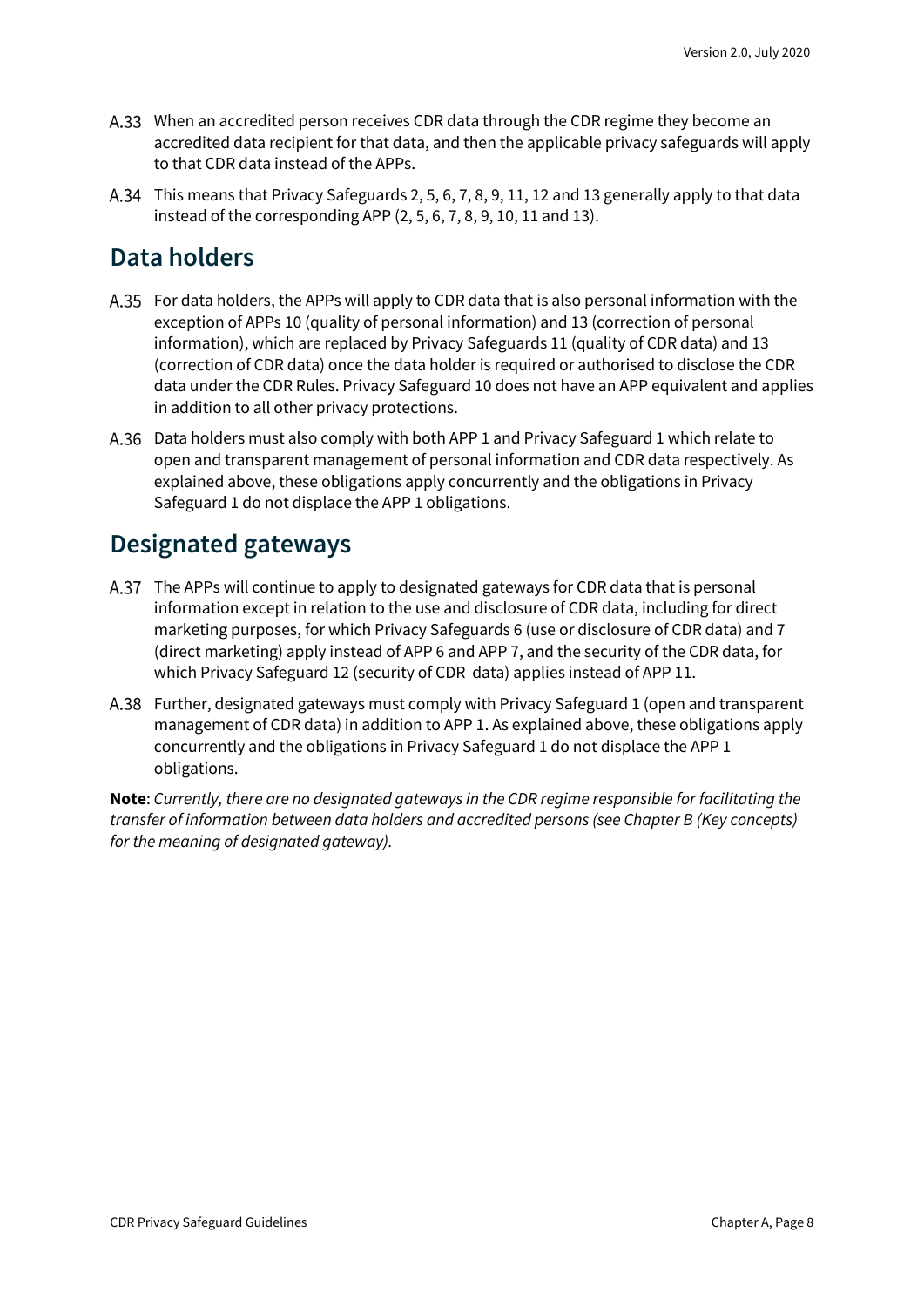#### Privacy protections at various stages of the information flow